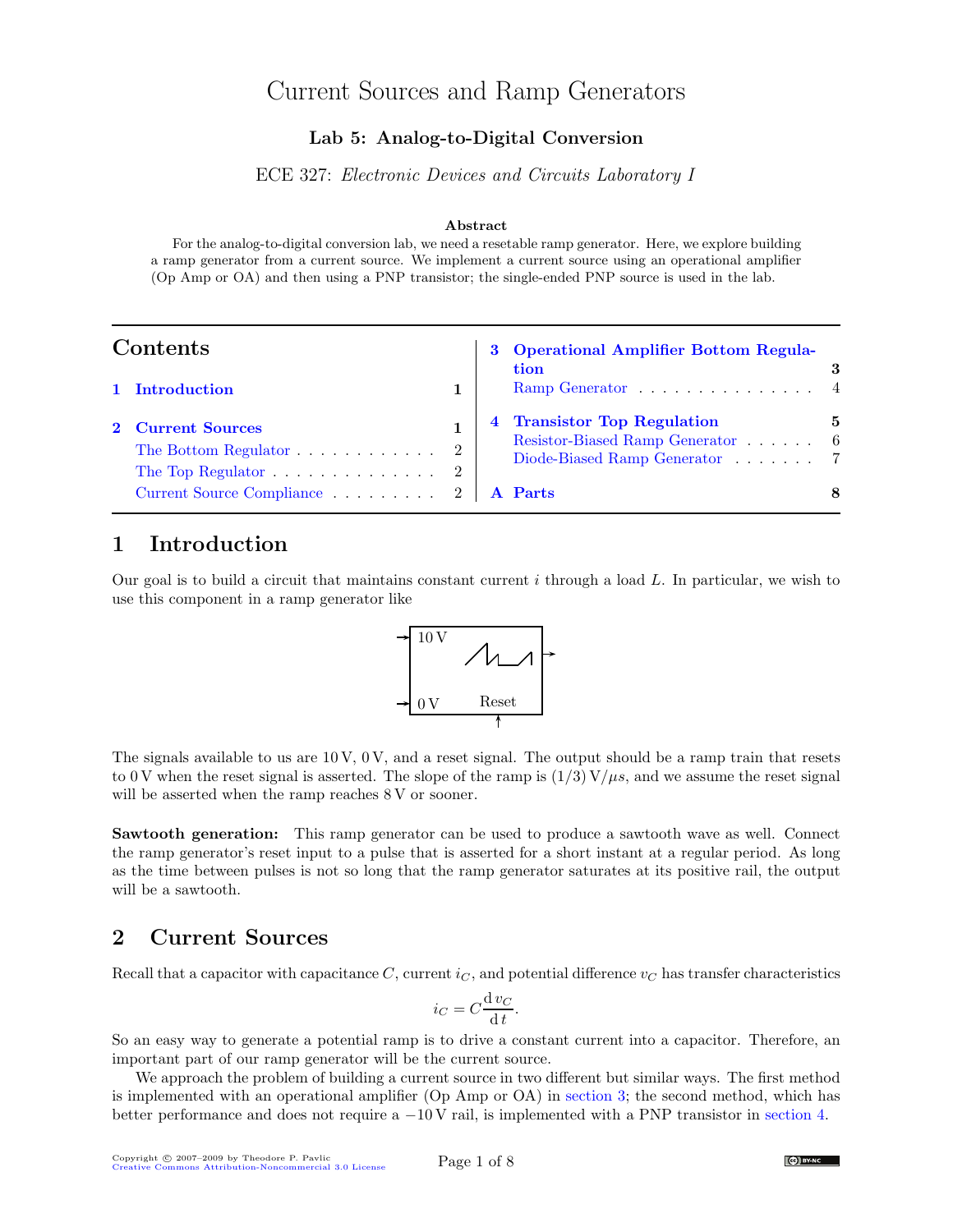### <span id="page-1-0"></span>The Bottom Regulator

Consider the circuit in [Figure 2.1\(a\)](#page-7-1) with resistor R, variable resistor r, and "bottom" node B shown. The



<span id="page-1-3"></span>Figure 2.1: Abstract "Bottom Regulating" Current Source: Circuit in [\(a\)](#page-7-1) maintains current i through load  $L$  by continually adjusting variable resistor  $r$  to keep the potential at node B constant. Circuit in  $(b)$  is identical to circuit in  $(a)$ , except the resistor r is replaced with a potential source  $v_r$  that serves the same purpose.

desired device will continually adjust the variable resistor r to maintain a constant potential  $v_B$  at node B. The equivalent device shown in [Figure 2.1\(b\)](#page-7-2) adjusts the *positive* potential  $v_r$  to keep the potential at B constant. As long as L is sufficiently "small," the current i will be equal to  $(v_B + (10 \text{ V}))/R$ . That is, so long as the potential drop across load  $L$  is not too large, the current will be independent of the load and may be set by picking R. Unfortunately, there can be many practical problems with this implementation in real life. Additionally, this method usually requires a negative rail, which is not available to us.

### <span id="page-1-1"></span>The Top Regulator

Consider the more practical and better performing circuit in [Figure 2.2\(a\)](#page-7-1) that rearranges resistor  $R$ , variable resistor  $r$ , and replaces "bottom" node  $B$  with "top" node  $T$ . The desired device continually adjusts variable resistor r to maintain constant potential  $v<sub>T</sub>$  at node T. The equivalent device shown in [Figure 2.2\(b\)](#page-7-2) adjusts the positive potential  $v_r$  to keep the potential at T constant. As long as L is sufficiently "small," current i will be equal to  $((10 V) - v_T)/R$ . That is, so long as the potential drop across load L is not too large, the current will be independent of the load and may be set by picking R.

### Current Source Compliance

<span id="page-1-2"></span>If the load L is a 30 V battery, the potential source  $v_r$  needs to take a negative value. However, the potential source is implemented with a passive resistor, and so it cannot be negative. Similarly, if the load L is an infinite resistor (i.e., an open circuit), the current source will also fail because no potential  $v_r$  will be sufficient. The compliance of a current source is the output potential range over which the source is well-behaved. Circuits must be designed so that their current sources are always in compliance.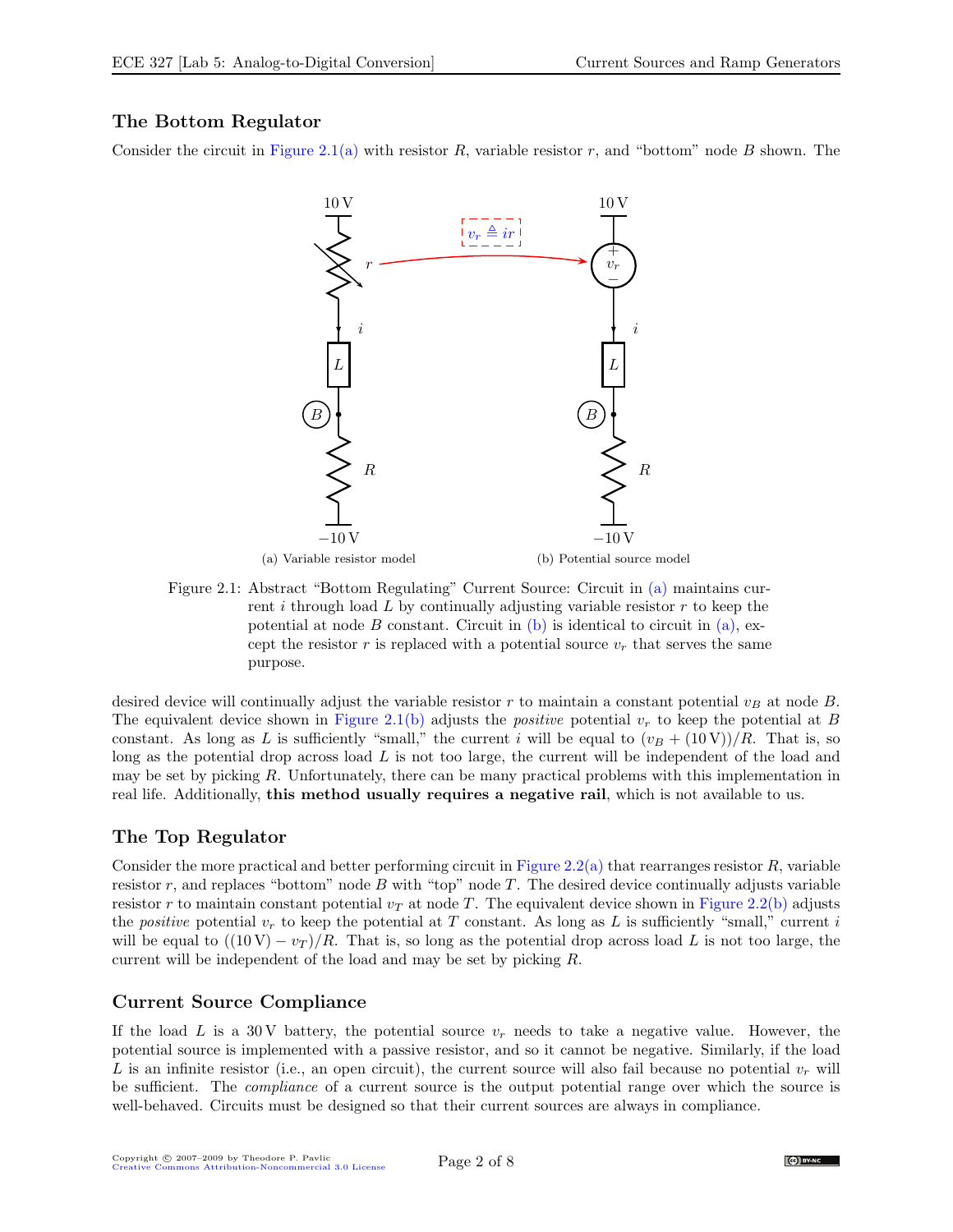

<span id="page-2-2"></span>Figure 2.2: Abstract "Top Regulating" Current Source: Circuit in [\(a\)](#page-7-1) maintains current i through load  $L$  by continually adjusting variable resistor  $r$  to keep the poten-tial at node T constant. Circuit in [\(b\)](#page-7-2) is identical to circuit in  $(a)$ , except the resistor r is replaced with a potential source  $v_r$  that serves the same purpose.

# <span id="page-2-0"></span>3 Operational Amplifier Bottom Regulation

Compare [Figure 3.1](#page-2-1) to [Figure 2.1.](#page-1-3) The circuits are identical, but an operational amplifier has been used as the feedback device regulating the current. This circuit can perform poorly in practice or be completely



<span id="page-2-1"></span>Figure 3.1: Operational Amplifier Current Source. The OA places a virtual ground at node B by driving a current i of  $(10 \text{ V})/R$  through the load L.

inappropriate. Because it requires a negative rail, it is inappropriate for our application; however, it is a good introductory example. The OA monitors the potential at node  $B$  and adjusts the resistance between 10 V and the load to keep current i constant at  $(10 \text{ V})/R$ . To understand the concept of *compliance*, consider how the OA rails affect its ability to perform as a current source in this circuit. The low rail on this OA has not been drawn; however, it needs to be connected to properly bias the OA for operation (and compliance).

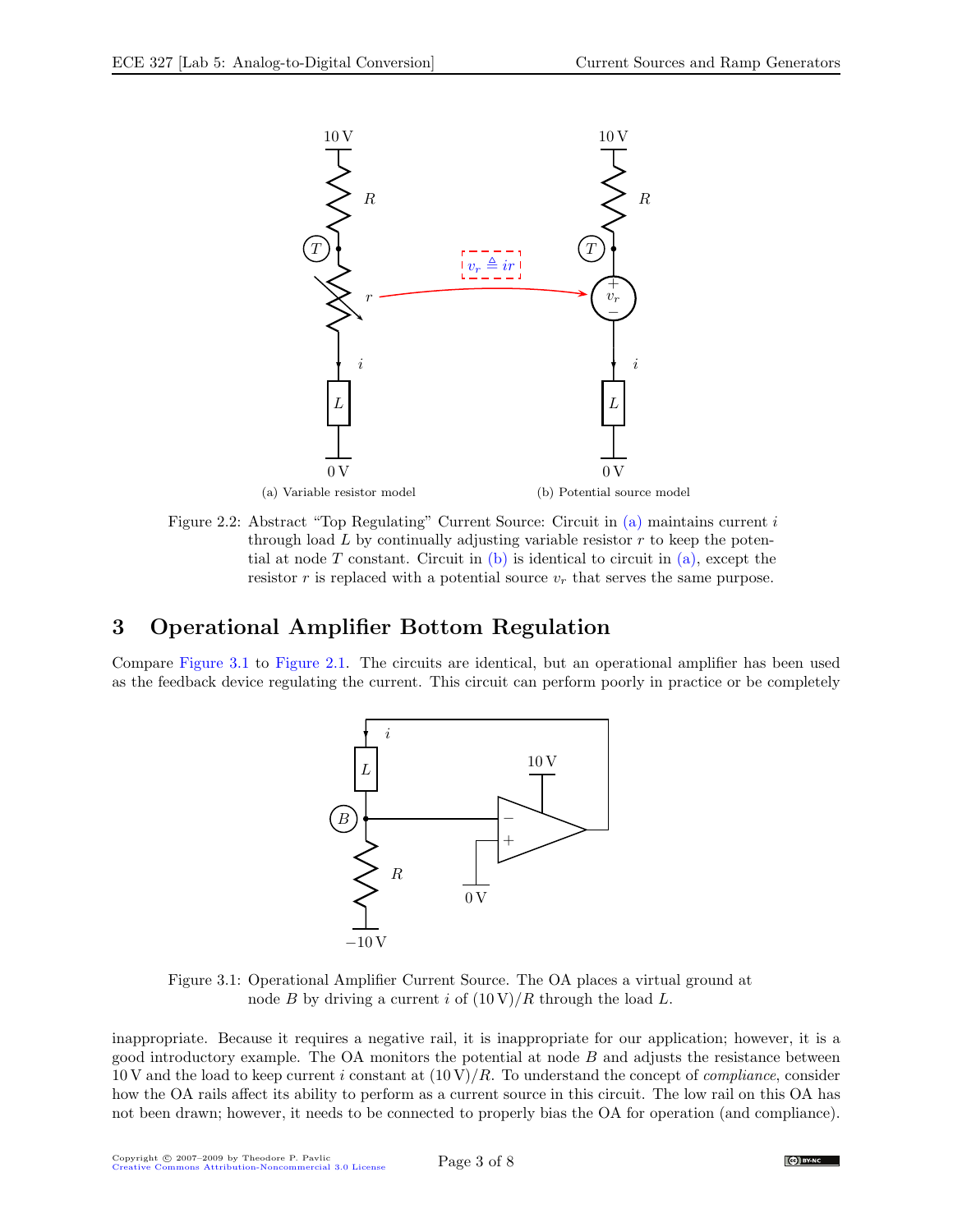#### <span id="page-3-0"></span>Ramp Generator

If a  $-10$  $-10$  $-10$  V was available to us, the circuit in [Figure 3.1](#page-2-1) could be used to implement our ramp generator<sup>1</sup>:

- Replace the load  $L$  with a switch in parallel with a capacitor  $C$ .
- Close the switch whenever the reset signal is asserted.
- Use the output of the OA as the ramp signal.

The result is shown in [Figure 3.2.](#page-3-2)



<span id="page-3-2"></span>Figure 3.2: Operational Amplifier Ramp Generator. When switch is open,  $v_{\text{out}}$  rises linearly up to near 10 V. When switch is closed (i.e., reset is asserted),  $v_{\text{out}}$  is reset to 0 V. With a rail-to-rail OA, device compliance is approximately 0–10 V.

When the device is in *compliance*, the circuit output matches the potential across the capacitor, so

$$
\frac{10\,\mathrm{V}}{R} = i \qquad \text{and} \qquad i = Cv_{\text{out}}'. \tag{3.1}
$$

Therefore, given capacitance C and desired slope  $v'_{\text{out}}$ , the current i (i.e., the resistance R) can be chosen. Of course, if the reset signal is not asserted before  $v_{\text{out}}$  reaches 10 V, the output will cease to be a ramp.

Ramp generator as integrator: When the reset switch is open, this operational amplifier circuit is an inverting integrator with a constant negative input. So it makes sense that the output has a constant positive slope. To prevent offset-related problems, before building your circuit, connect  $10 \,\mathrm{k}\Omega$  potentiometer legs to OA "balance" pins and wiper to negative rail. Tune until shorted OA inputs produce no OA output.

Slew rate and input leakage: Real operational amplifiers are limited by their slew rate, the maximum rate of change of the operational amplifier's output. So the slew rate should be higher than the  $(1/3)$  V/ $\mu$ s ramp slope, and the vertical edge trailing each output ramp will only be as steep as the slew rate. Also, any current leakage into the OA can affect the ramp slope and may lead to output offsets or drifting.

**OA choice:** The [LM741](http://www.national.com/pf/LM/LM741.html) OA has a slew rate of  $(1/2) V/\mu s$ , so the trailing edge of each ramp will be too shallow (i.e., output may be triangular and/or have a nonzero minimum). The BiFET [LF351,](http://www.national.com/pf/LF/LF351.html) which has a  $13 \text{ V}/\mu s$  slew rate and low gate leakage, may be a better choice in many applications. The BiMOS [CA3160](http://www.intersil.com/data/fn/fn976.pdf)<sup>[2](#page-3-3)</sup> has a  $10 \mathrm{V}/\mu s$  slew rate and extremely low gate leakage, so it should be considered as well.

**Switch choice:** The [CD4066](http://www.fairchildsemi.com/ds/CD/CD4066BC.pdf) has four switches that each have nominal  $80\Omega$  "on resistance." Remember that this on resistance affects the rate of the capacitor's discharge.

<sup>&</sup>lt;sup>1</sup>Warning: In practice, this circuit is a poor ramp generator.

<span id="page-3-3"></span><span id="page-3-1"></span><sup>&</sup>lt;sup>2</sup>If the [CA3160](http://www.intersil.com/data/fn/fn976.pdf) is not available, use a [CA3130](http://www.intersil.com/data/fn/fn817.pdf) with 56 pF across pins 1 and 8 (for lag compensation).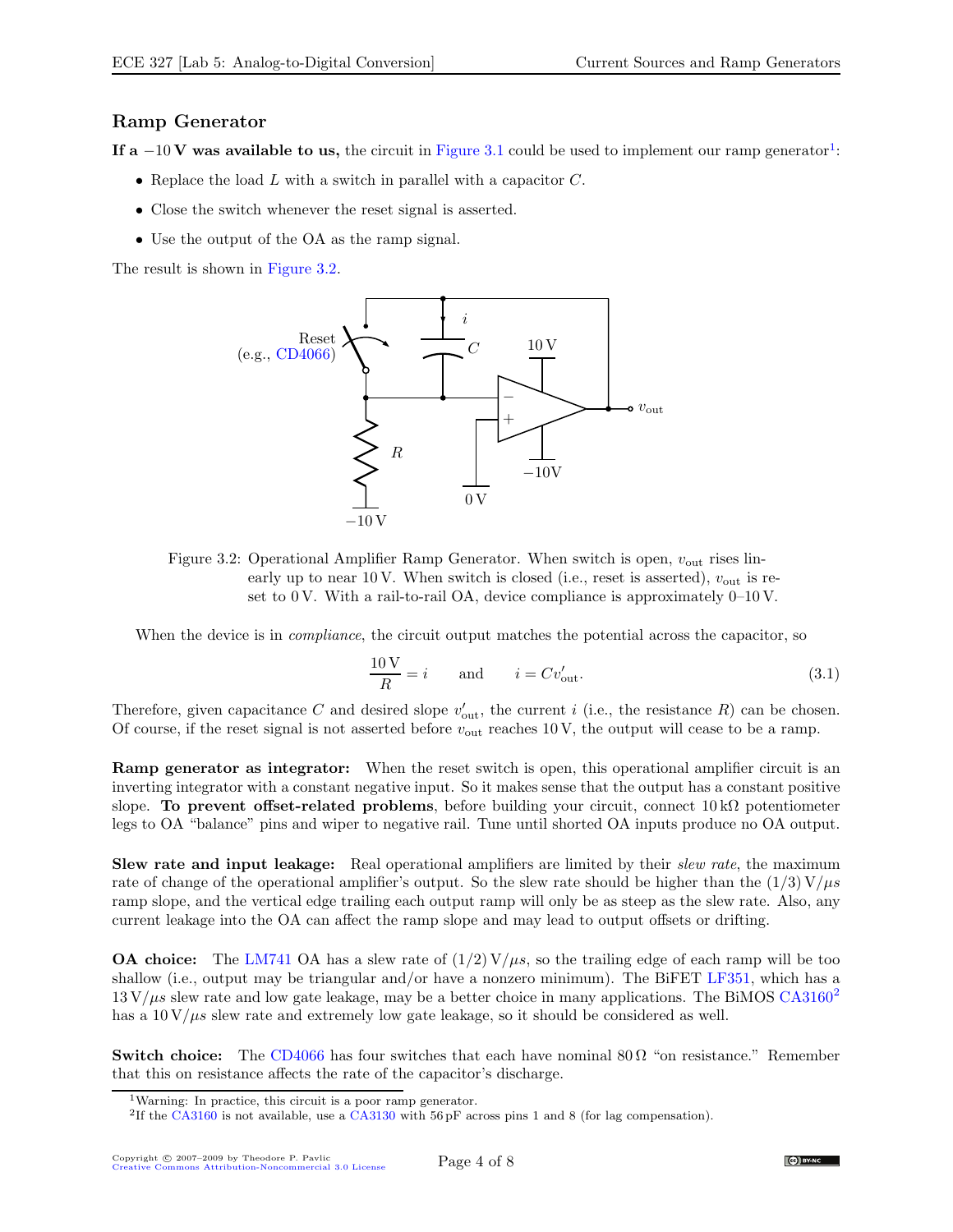### <span id="page-4-0"></span>4 Transistor Top Regulation

A more efficient and often more practical way to generate a current is to use a properly-biased transistor. Recall that an NPN transistor can be used as a current sink and a PNP<sup>[3](#page-4-1)</sup> transistor can be used as a current source. Because our ramp must be reset to a constant 0 V, we will need to use the "top regulating" current source shown in [Figure 2.2,](#page-2-2) and so we will use a PNP current source.

Compare [Figure 4.1](#page-4-2) to [Figure 2.2.](#page-2-2) The circuits are identical, but now a PNP transistor is the device



<span id="page-4-2"></span>Figure 4.1: Generic PNP current source.

measuring the  $v_T$  potential at node T and adjusting the current through resistor R to maintain  $v_T$  at  $v_B + 0.65$  V. Note that because current is being "pushed" through the load rather than being "pulled" as in the operational amplifier example, the −10 V rail is not needed, so this circuit is ideal for our application.

**Compliance and biasing:** Because  $v_{CE} > 0.2$  for the transistor to be in active mode, the compliance of this current source is from 0 V to roughly  $v_B + 0.45$  V. If the potential across the load L increases to above this value, the current i will cease to be constant. So the biasing potential  $v_B$  must be chosen high enough to ensure that the source stays in compliance while also keeping  $v_T < 10$  V. Therefore, the biasing potential  $v_B$  must be such that

$$
v_{\rm comp} - 0.45\,\mathrm{V} < v_B < 9.35\,\mathrm{V}
$$

where  $v_{\text{comp}}$  is the upper limit of the compliance range. Note that the current into the base of the transistor is approximately 0 A (i.e., the base has very high impedance), which simplifies setting  $v_B$ .



<span id="page-4-1"></span> $3$  "Not Pointing iN" (NPN) and "Points iN Proudly" (PNP).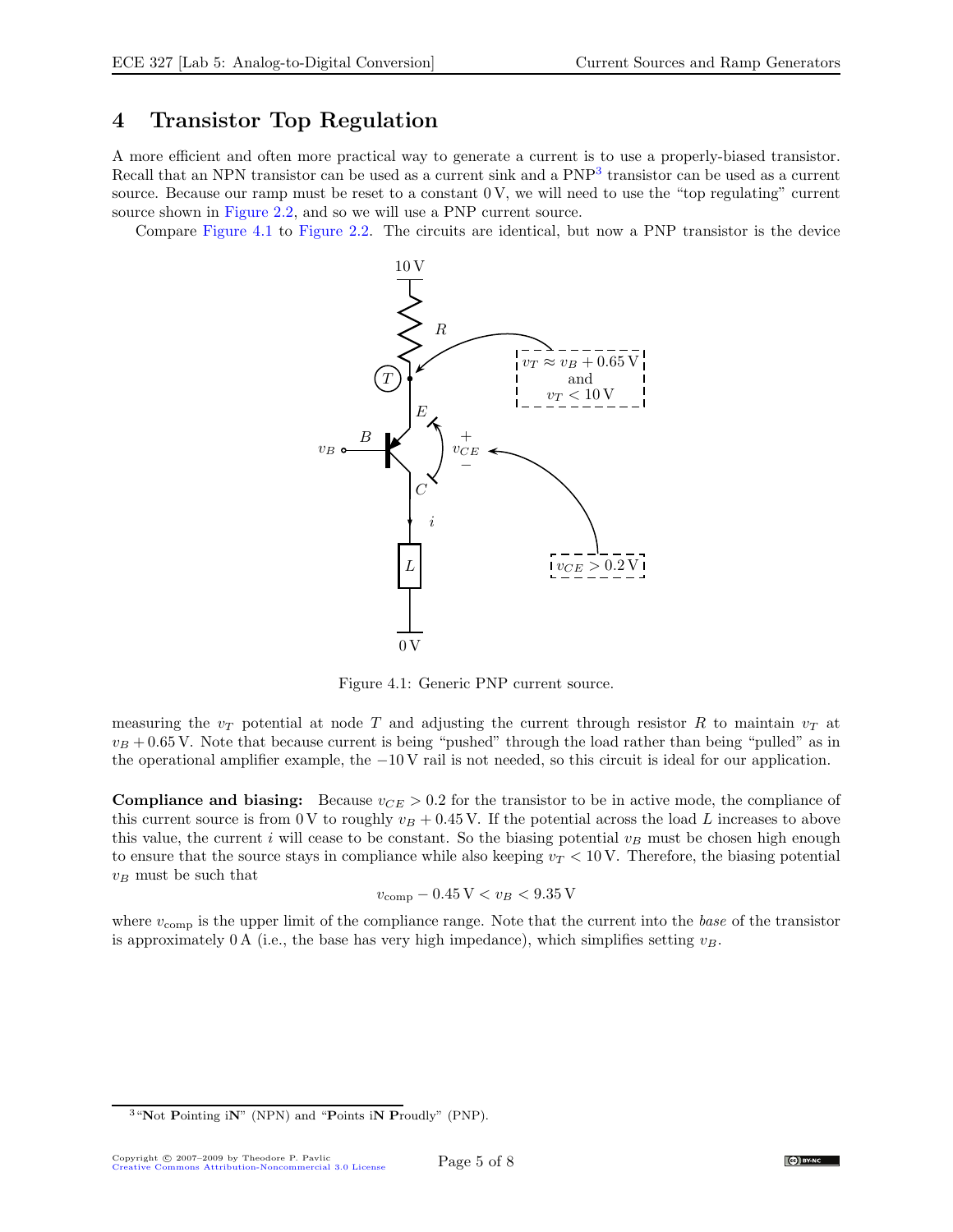#### <span id="page-5-0"></span>Resistor-Biased Ramp Generator

As discussed in [section 3,](#page-2-0) the current source can be turned into our ramp generator by replacing the load L with a capacitor and switch in parallel. All that's left is setting the biasing potential  $v_B$ . In [Figure 4.2,](#page-5-1) we do this with a resistive divider.



<span id="page-5-1"></span>Figure 4.2: Resistive-divider-biased PNP BJT (e.g., [2N3906\)](http://www.fairchildsemi.com/ds/2N/2N3906.pdf) ramp generator (0–8.5 V compliance).

For 8.5 V compliance, the biasing potential  $v_B$  must be so that 8.05 V  $\lt v_B \lt 9.35$  V. If  $R_1$  and  $R_2$  are picked so that

<span id="page-5-2"></span>
$$
R_1 \| R_2 \ll \beta R_E
$$
 where  $R_1 \| R_2 \triangleq \frac{R_1 R_2}{R_1 + R_2}$  and  $\beta \approx 100$ , (4.1)

then

$$
v_B \approx \frac{R_1}{R_1 + R_2} 10 \,\text{V}.
$$

The current through the load is set with *emitter* resistor  $R_E$ , where

$$
\frac{9.35\,\text{V} - v_B}{R_E} = i \qquad \text{and} \qquad i = Cv_{\text{out}}'.
$$

Therefore, given capacitance C and desired ramp slope  $v'_{\text{out}}$ , the current i (i.e., the resistance  $R_E$ ) can be chosen. This analysis depends on [Equation \(4.1\)](#page-5-2) holding. Once the circuit is built and powered on, the reset signal must be asserted before  $v_{\text{out}}$  reaches 8.5 V or the transistor will saturate and the output will cease to be a ramp.

Implementation and Tuning: The circuit output should be tunable so that the actual slope observed in the laboratory can be adjusted. Implement the  $R_1-R_2$  divider with a single potentiometer (i.e., where the middle "wiper" pin connects to the base of the transistor) so that the output current can be tuned. Alternatively,  $R_E$  can be implemented as a variable resistor (e.g., using two adjacent pins of a potentiometer).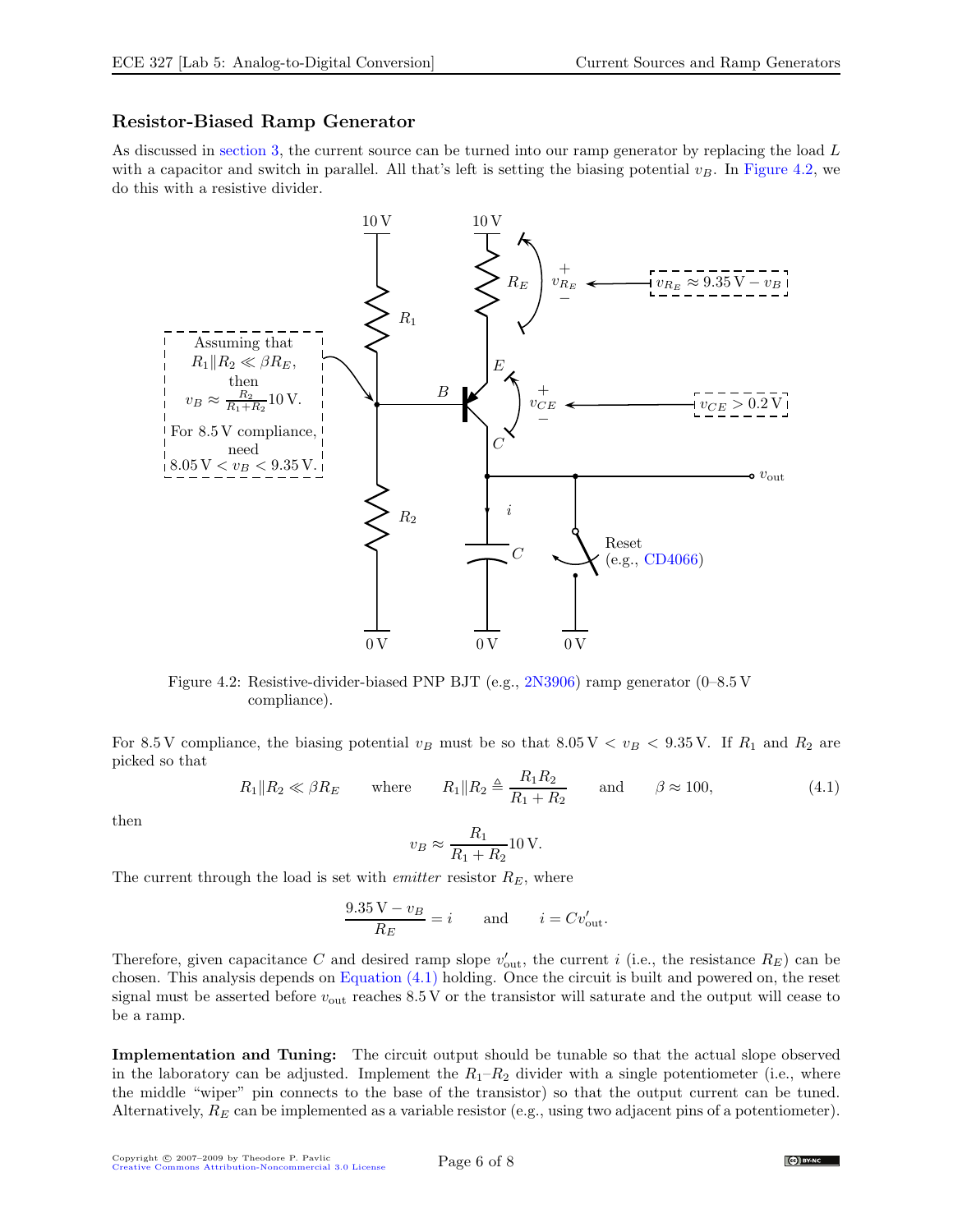### <span id="page-6-0"></span>Diode-Biased Ramp Generator

Another popular way of biasing PNP transistors in current sources is to set the base voltage multiple diode drops away from the positive rail. This method works well when diodes and transistors can be matched (e.g., when designing integrated circuits). Consider the configuration in [Figure 4.3.](#page-6-1)



<span id="page-6-1"></span>Figure 4.3: Diode-biased PNP BJT (e.g., [2N3906\)](http://www.fairchildsemi.com/ds/2N/2N3906.pdf) ramp generator (0–8.65 V compliance).

The suggested  $R_B$  value ensures that the current through the diodes is 1 mA, which is the typical forward current for the general purpose silicon diodes used in the laboratory. At this forward current, the potential drop across each diode is close to the nominal 0.6 V drop. Again, the current through the load is set with emitter resistor  $R_E$ , where

$$
\frac{1.15 \text{ V}}{R_E} = i \quad \text{and} \quad i = Cv_{\text{out}}'
$$

where  $1.15 V = 10 V - 8.2 V + 0.65 V$ . If these diodes were matched to the transistor, then the drop across the resistor would be two diode drops exactly. We can come close to this case (i.e.,  $v_R \approx 2 \times 0.65$  V) in the lab by using diode-connected transistors (i.e., transistors with collector and base shorted, a limiting case of the "Rubber diode" from the pre-quiz) instead of diodes.

Implementation and Tuning: The circuit output should be tunable so that the actual slope observed in the laboratory can be adjusted. Implement the emitter resistor  $R_E$  as a variable resistor (e.g., using two adjacent pins of a potentiometer) to tune the current. The biasing resistor  $R_B$  could also be tuned this way, but it will have less impact on the output than the  $R_E$  resistor.